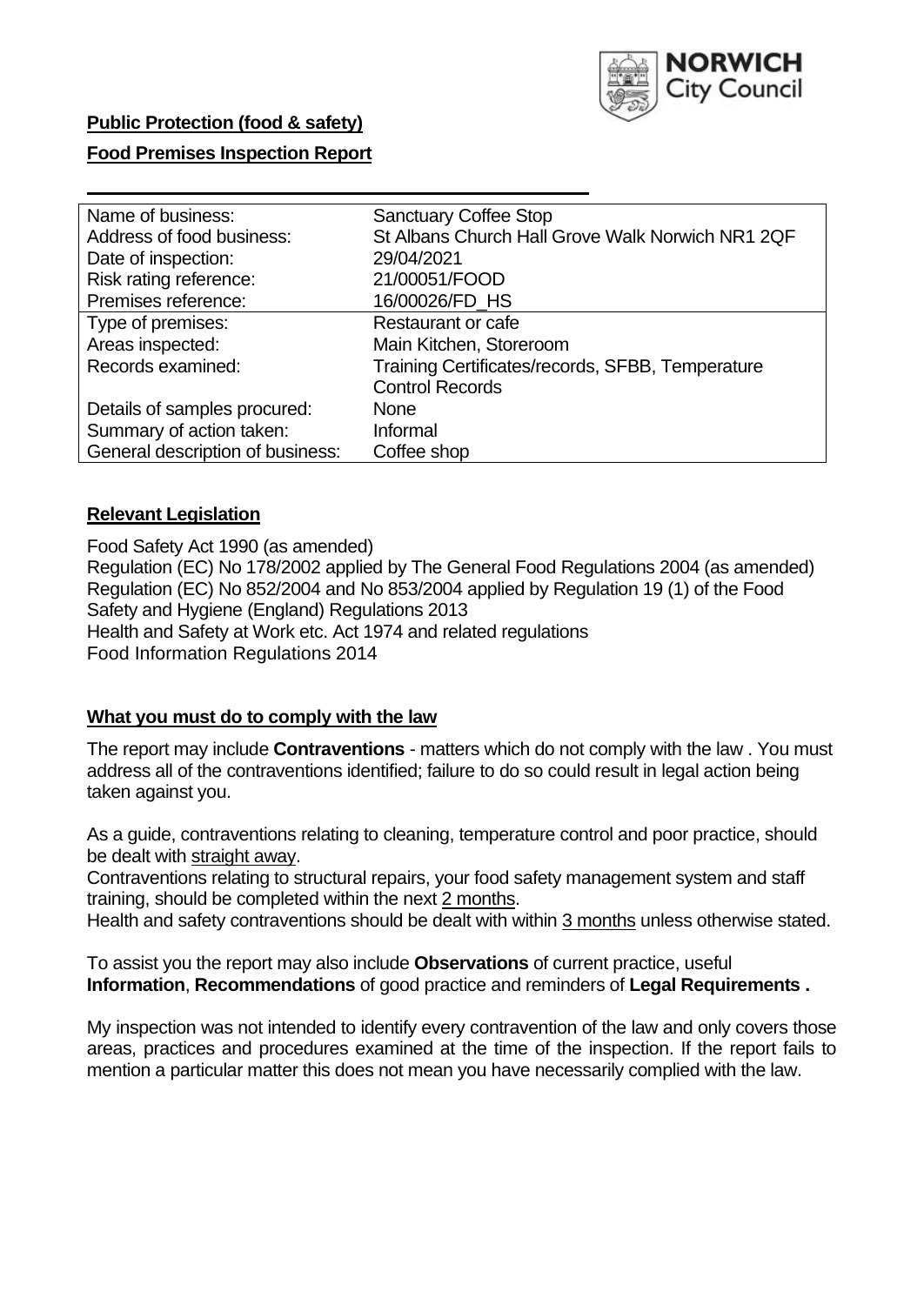# **FOOD SAFETY**

### **How we calculate your Food Hygiene Rating:**

 The food safety section has been divided into the three areas which you are scored against for the hygiene rating: 1. food hygiene and safety procedures, 2. structural requirements and 3. confidence in management/control procedures. Each section begins with a summary of what was observed and the score you have been given. Details of how these scores combine to produce your overall food hygiene rating are shown in the table.

| <b>Compliance Area</b>                     |          |    |           | <b>You Score</b> |                |    |           |    |                |  |  |
|--------------------------------------------|----------|----|-----------|------------------|----------------|----|-----------|----|----------------|--|--|
| Food Hygiene and Safety                    |          |    |           | $\Omega$         | 5              | 10 | 15        | 20 | 25             |  |  |
| <b>Structure and Cleaning</b>              |          |    |           | $\Omega$         | 5.             | 10 | 15        | 20 | 25             |  |  |
| Confidence in management & control systems |          |    | $\Omega$  | 5                | 10             | 15 | 20        | 30 |                |  |  |
|                                            |          |    |           |                  |                |    |           |    |                |  |  |
| <b>Your Total score</b>                    | $0 - 15$ | 20 | $25 - 30$ |                  | $35 - 40$      |    | $45 - 50$ |    | > 50           |  |  |
| Your Worst score                           | 5.       | 10 | 10        |                  | 15             |    | 20        |    | $\blacksquare$ |  |  |
|                                            |          |    |           |                  |                |    |           |    |                |  |  |
| <b>Your Rating is</b>                      | 5        |    |           | 3                | $\overline{2}$ |    |           |    | $\Omega$       |  |  |

Your Food Hygiene Rating is 4 - a good standard



## **1. Food Hygiene and Safety**

 with legal requirements. You have safe food handling practices and procedures and all the Food hygiene standards are high. You demonstrated a very good standard of compliance necessary control measures to prevent cross-contamination are in place. Some minor contraventions require your attention. **(Score 5)** 

## Hand-washing

**Observation** I was pleased to see handwashing was well managed.

#### Personal Hygiene

 made difficult for food handlers to maintain sufficiently high standards of personal **Contravention** The following are examples of poor personal hygiene or where it was cleanliness:

- staff were not wearing suitable protective clothing when I arrived. However aprons were put on in my presence
- jewellery/ watches worn when preparing food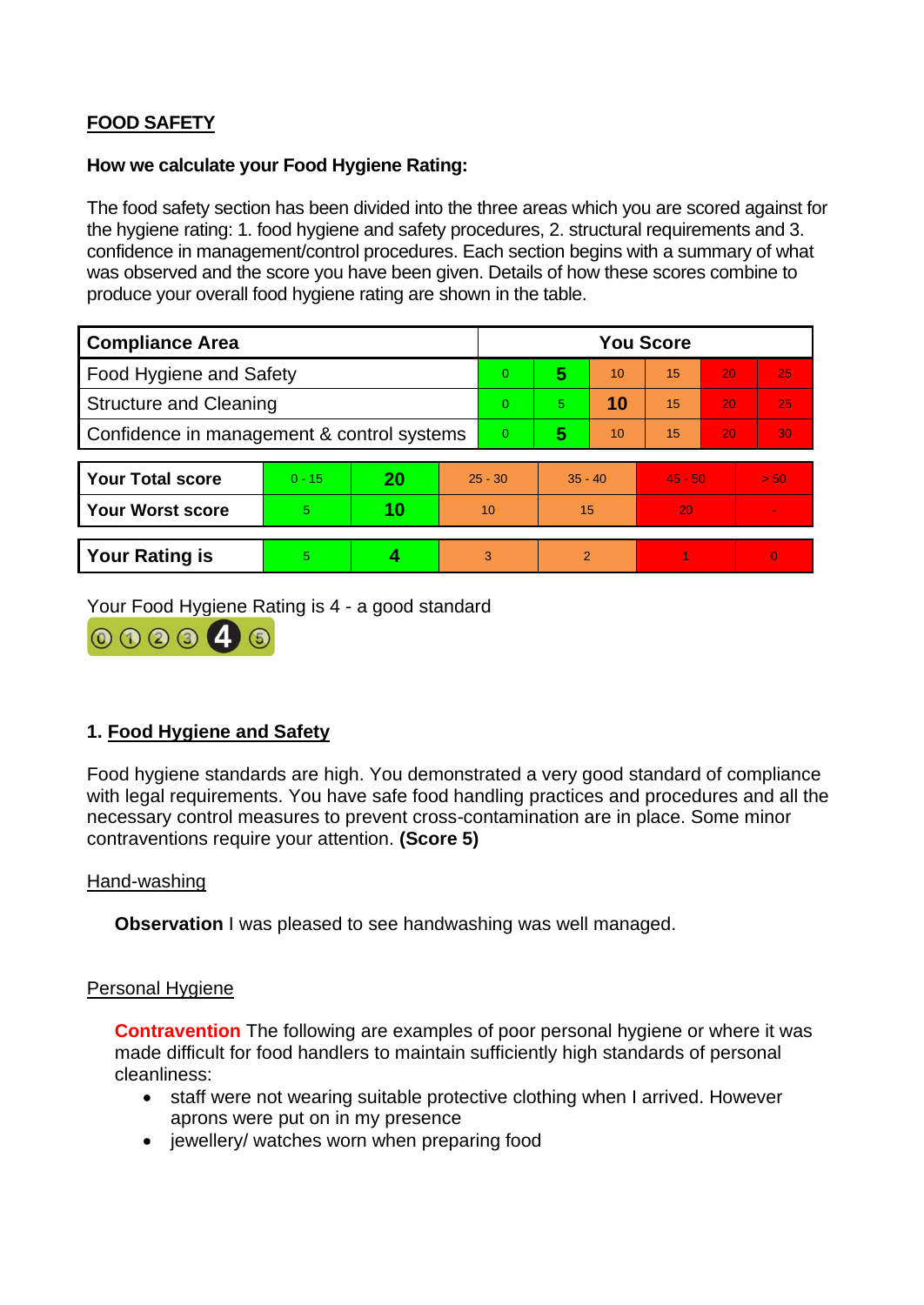**Legal requirement** All persons in food handling areas must wear suitable, clean, and where appropriate protective clothing Temperature Control

**Observation** I was pleased to see you were able to limit bacterial growth and/or survival by applying appropriate temperature controls at points critical to food safety and that you were monitoring temperatures.

### Poor Practices

 **Observation** The following matters represented poor practice and if allowed to continue may cause food to become contaminated or lead to its deterioration:

- Soya milk was being stored beyond its 'Best Before' date of 7/12/20
- • grated cheese had a label on it to check on 5 May. It states on the pack to use within 5 days after opening

 must check the food and make sure your customers are aware that it is past the BEST **Guidance** It is permitted to sell food after its BEST BEFORE date, but becomes an offence if it is not of the nature, substance or quality demanded by the consumer. You BEFORE date..

**Recommendation** You should have a system to identify when open or prepared foods need to be used by or discarded, to ensure the food is fit for consumption. I recommend you apply labels which give a date that is 2 days after the day of production e.g. if food is opened on Monday it should be used by the end of Wednesday (an exception is rice which should not be kept longer than 24 hours)

## **2. Structure and Cleaning**

The structure facilities and standard of cleaning and maintenance are of a generally satisfactory standard but there are some repairs and/or improvements which are required in order for you to comply with the law. Pest control and waste disposal provisions are adequate. The contraventions require your attention; although not critical to food safety they may become so if not addressed. **(Score 10)** 

## Cleaning of Structure

**Contravention** The following items were dirty and require more frequent and thorough cleaning:

- floor/wall junctions
- around equipment feet
- behind and under equipment
- walls particularly behind food preparation surfaces
- skirting boards
- cobwebs were seen to high areas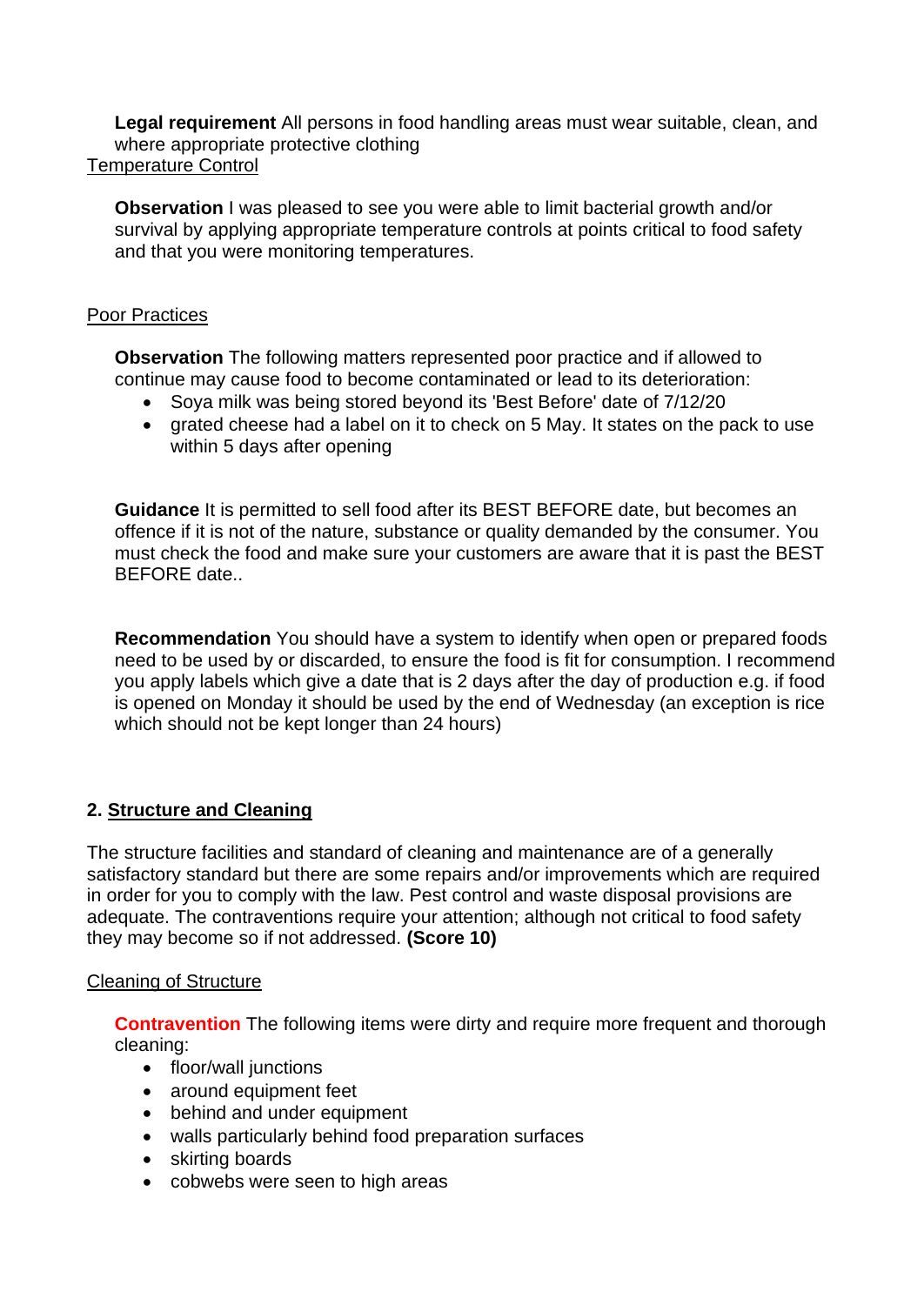## Cleaning of Equipment and Food Contact Surfaces

**Contravention** The following items are dirty and must be cleaned::

- Interior bottom to freezer
- Bin and pedal

 **Observation** You had dedicated equipment for the preparation of raw and ready-to-eat foods.

## Cleaning Chemicals / Materials / Equipment and Methods

**Observation** I was pleased to see that your cleaning materials, methods and equipment were able to minimise the spread of harmful bacteria between surfaces.

## **Maintenance**

**Contravention** The following had not been suitably maintained and must be repaired or replaced:

- Split seal to freezer
- Split seals to Polar fridge
- • Bare wood structures. You need to seal/paint the wood to leave a smooth impervious surface that can be easily cleaned

## Facilities and Structural provision

 **Observation** I was pleased to see the premises had been well maintained and that adequate facilities had been provided.

## Pest Control

**Observation** I was pleased to see that the premises was proofed against the entry of pests and that pest control procedures were in place.

## **3. Confidence in Management**

A food safety management system is in place and you demonstrate a very good standard of compliance with the law. You have a good track record. There are some minor contraventions which require your attention. **(Score 5)** 

## Type of Food Safety Management System Required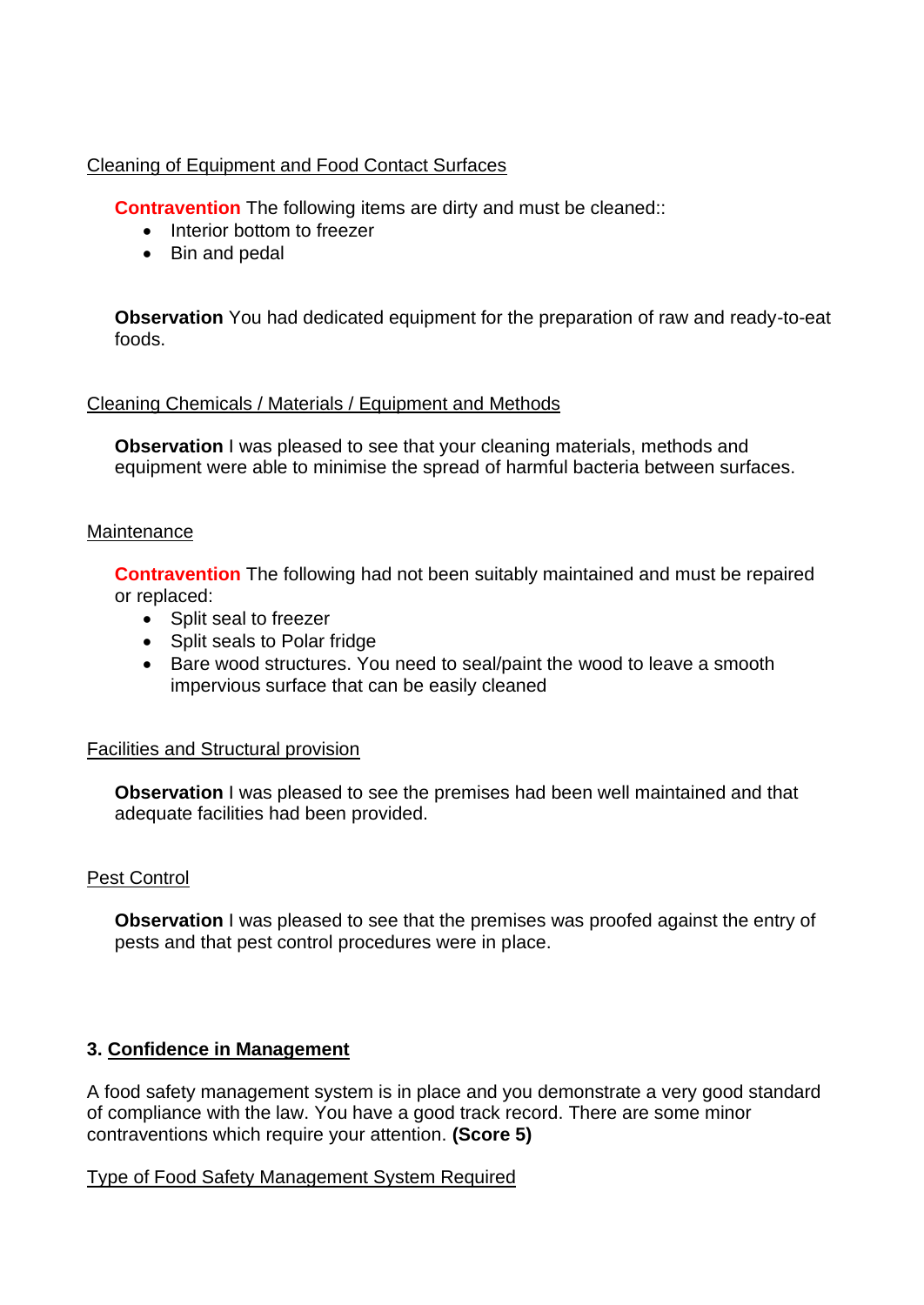**Observation** Your SFBB/food safety management system was in place and working well. I was confident you had effective control over hazards to food.

 demonstrate effective control over food spoilage organisms. **Observation** You were date labelling perishable foods appropriately and could

**Observation** You were monitoring (and recording) the temperatures of your fridges and freezers as well as the temperature of cooked/hot-held food and could demonstrate effective systems for controlling bacterial growth and survival.

## Safer Food Better Business/Food safety Management System that works

 are intended to demonstrate you are in day-to-day control of the hazards to food. The **Contravention** The Management sections in your Safer food Better Business (SFBB) pack following Management sections were either missing, incomplete or not up-to-date:

- Add yourself to the staff training lists
- • Cleaning schedule, you need to add all of your equipment to your cleaning schedule and the methods of cleaning

### **Traceability**

**Observation** Your records were such that food could easily be traced back to its supplier.

#### Waste Food and other Refuse

 **Observation** You had measures in place to dispose of waste food appropriately and were employing the services of an approved waste contractor.

#### **Training**

**Recommendation** Catering staff should refresh their food hygiene knowledge every 3 years so that they stay up to date with current legislation and good practice. Booking details for this course are on our website:<www.norwich.gov.uk>

**Observation** I was pleased to see that food handlers had been trained to an appropriate level and evidence of their training was made available.

#### Infection Control / Sickness / Exclusion Policy